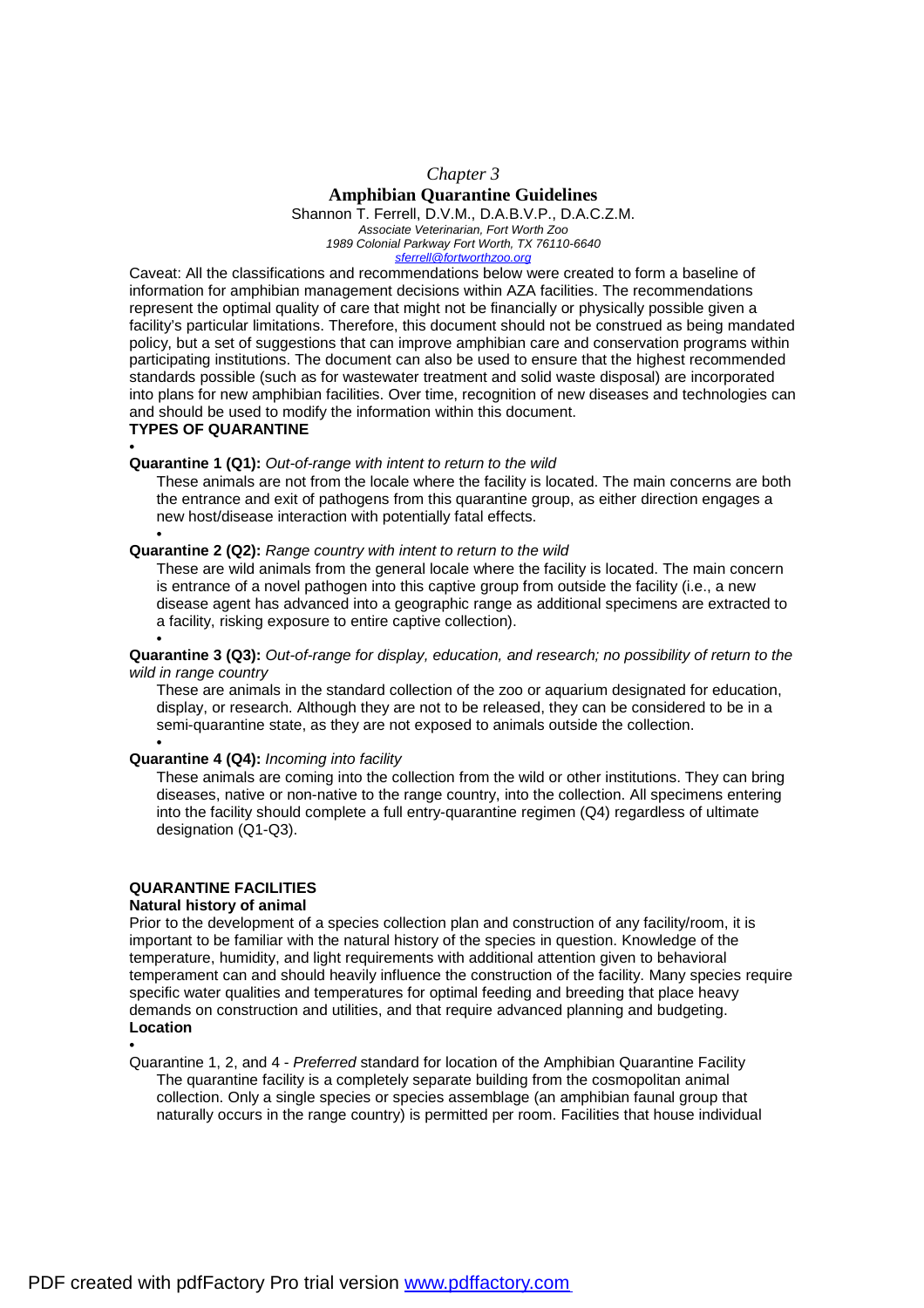species or species assemblages in self-contained units [such as modified shipping containers (Amphibian Research Centre, 2007)] may have advantages over a single dedicated building. •

Quarantine 1, 2, and 4 - *Minimum* standard for location of Amphibian Quarantine Facility Dedicated space in a cosmopolitan animal facility should consist of isolated rooms containing only a single species or species assemblages (as described for the preferred standard above). Animals need to be serviced first in the day before caring for animals in the cosmopolitan collection. It is important for managers to understand that these rooms constitute the Amphibian Quarantine Facility; showering upon exit or minimum equivalent should occur **PRIOR** to handling non-quarantine collection animals.

## **Rooms**

## •

Surfaces

Walls, floors, and ceilings should be impervious to fluids, creating easier cleaning and enhancing sanitation.

• Electrical

> Water is often splashed around during cleaning of aquatic amphibians such that all electrical outlets should have ground fault circuit interrupters (GFCI).

• Environmental controls (For more information on following topics, see Chapter 1)

o *Temperature:* Rooms need to be capable of adjusting temperatures to meet the natural historical ranges for the species and be capable of independent variation within a facility such that each room can run at a separate temperature. Temperatures within a room should ideally be warmer during the day with a small nocturnal decrease to simulate environmental fluctuations. o

*Humidity:* Humidity can be increased by the use of free-standing humidifiers, misting systems, or changing enclosure design to optimize humidity. Non-aquatic amphibians usually need high humidity that can be provided by using a moss substrate to keep the cage environment at an optimal humidity level.

o

*Light:* Rooms and enclosures should be capable of independent light levels based on the required light cycles (most amphibians require at least 8-12 hours of light daily). Full-spectrum lighting is recommend to provide ultraviolet-B (UVB) and UVA.

## **Enclosures**

Glass, fiberglass, or plastic tanks can be used. Acceptable plastics are those used for human food storage as other industrial plastic sources can leach toxicants into the water. Plastic food storage bins (5-15 gallon/19-57 L) with custom-fabricated, ventilated lids are used frequently. Tank dimensions vary with size and number of animals housed. Tanks can be plumbed for constant water flow and drainage, if needed (see *Water* section below for information on plumbing). Opaque containers and the use of hiding sites (PVC pipe, ceramic tiles, or terra cotta pots, etc.) decrease stress and enhance growth. Cages placed on racks at a tilt promote drainage and hygiene, maximize storage, and improve access through lid on top. As many species can escape by climbing or jumping out of the enclosure, lids should be well-fitted and securable. For more information on enclosures, see Chapter 1.

## **Water**  •

Desired types

o

*Disease-free water*: Water acquired from sources determined to be free of amphibian-related diseases

o

*Treated water*: Water treated to safeguard inhabitants against disease transmission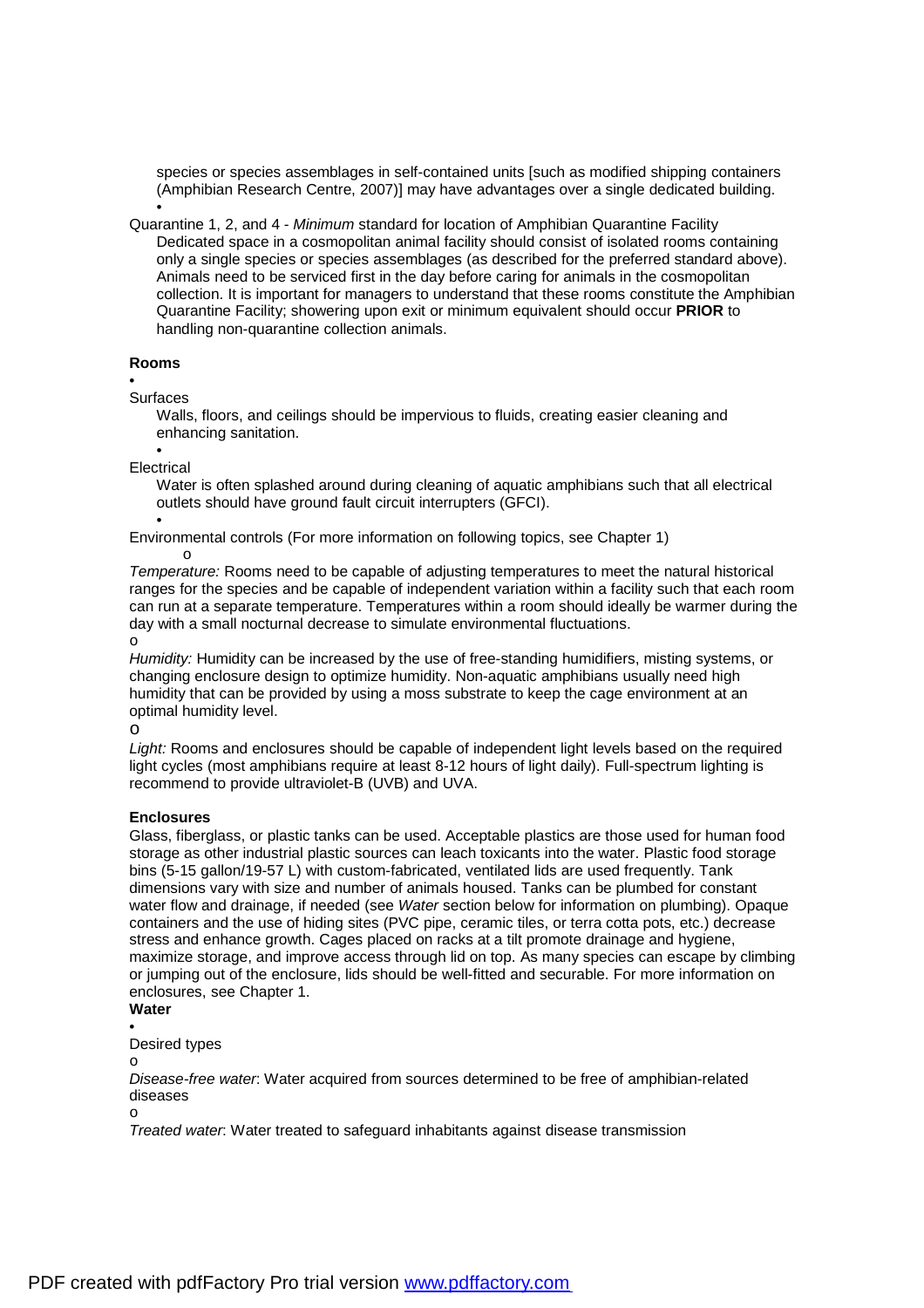# À

Heat sterilized to 160 F (71 C) for 15-20 minutes under pressure is the *preferred* method. À

Sediment removing mechanical pre-filters with chemical treatments (such as chlorine or chloramines) is the *minimal* method. Improper use of chlorine agents could potentially lead to accidental and catastrophic fatal exposure for resident animals and is also of environmental concern. Aeration of water can be used to remove some chlorine compounds. Other agents (sodium thiosulfate, AmQuel®+, and/or activated charcoal) can be added to chemically-treated water to remove any chlorine compounds. If using sodium thiosulfate to remove chloramines, the water will need further treatment to remove the ammonia (i.e., zeolite or biological filter).

#### • Sources

# o

*City/well* 

Inexpensive and commonly used. Tap water from municipalities contains lethal levels of chlorine or chloramines that should be removed by 24-48 hour aeration, chemical treatments (sodium thiosulfate or AmQuel®+), and/or activated charcoal filtration. Activated charcoal is much more effective at removal of chloramines than aeration. Well-water and tap water might have trace toxic chemicals that could be lethal to amphibians, making the use of activated charcoal preferred for treatment. Both tap water and well-water should have the pH and other water quality levels checked to ensure they are within the parameters for the species maintained. Some water sources will need to have the pH manipulated with chemical additives or buffers to be suitable for use with some amphibian species.

### o

## *Bottled*: Distilled or reverse-osmosis (RO) treated

Expensive for a large-scale operation; distilled water and RO water is usually not electrolyte-balanced and can be fatal to amphibians without rebalancing with buffers, electrolytes, and pH adjustments (see Chapter 1 on *Source Water Treatment*). o

## *In-house reverse–osmosis (RO) treated*

Expensive for a large-scale operation, but provides the highest water purity available. Only moderate volumes are generated at any given time, involving daily production by staff. This method also requires rebalancing and buffering with salts and electrolytes for safe, longterm use with amphibians (See Chapter 1 on *Source Water Treatment*).

#### •

## Plumbing/flow system types

o

## *Static*: Closed systems with standing water (*dump and fill*)

Works well for large or small groups. Enclosures should be plumbed for convenient draining and refilling purposes. These systems require daily manual labor to clean and maintain adequate water quality in the confined environment.

o

o

# *Recirculating systems*: Closed systems

Pumps force the water through mechanical (i.e., sand and/or charcoal) and biological filters to remove debris and nitrogenous wastes, respectively, from enclosures. Filters can become overwhelmed by debris and waste if used for large populations. These

systems require regular maintenance and monitoring to ensure adequate water quality and flow rate.

# *Continuous flow systems*: Open systems

A constant stream of water into and out of enclosure usually by a hose, misting system, or other drip source dilutes waste to a non-toxic level in the enclosure water, and removes wastewater and debris continually. A standpipe can be employed to regulate pool depth as well as to drain water from this system. Influent water temperature and quality needs to be regulated and treated to ensure no chlorine compounds or other toxins. Constant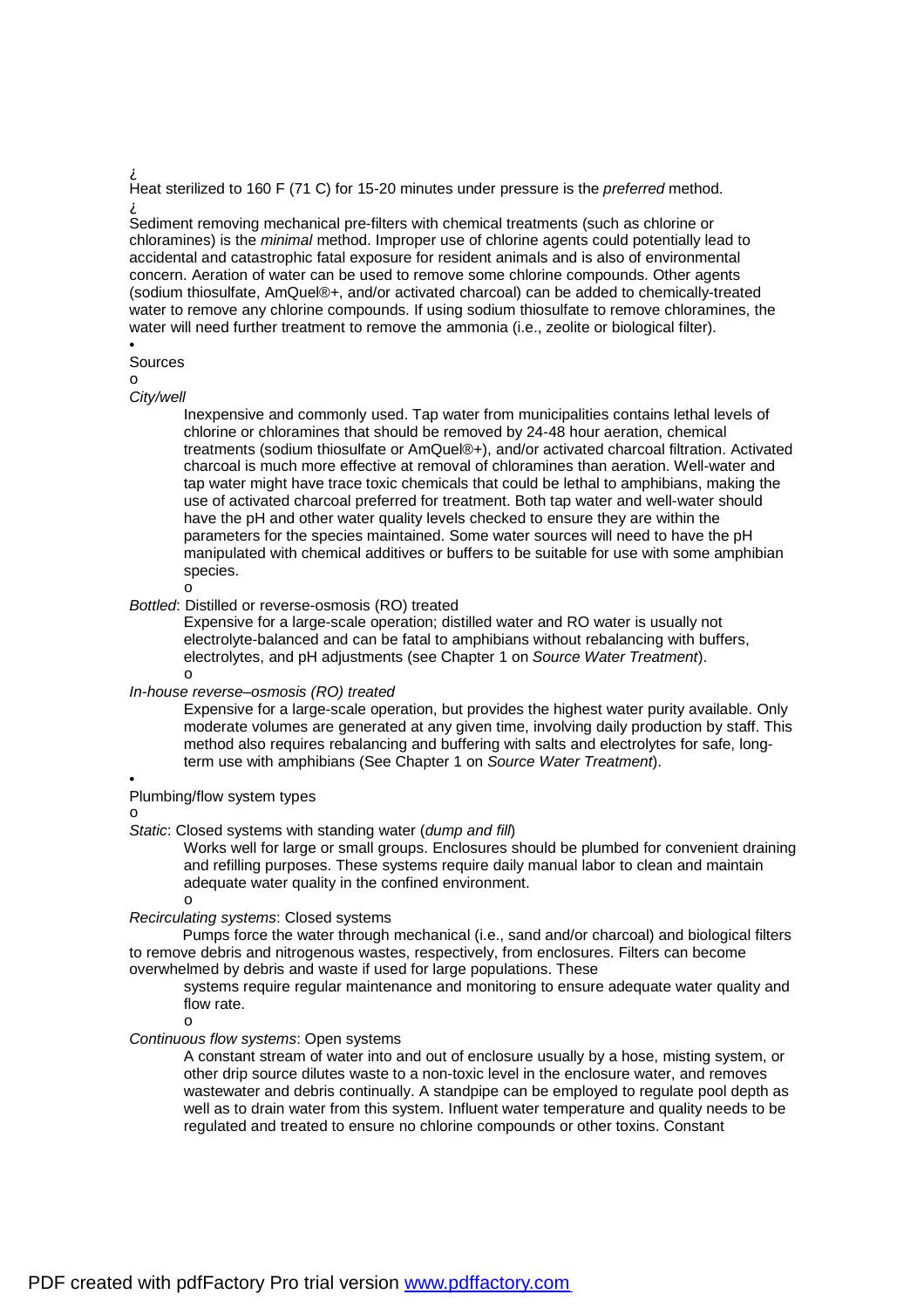monitoring is necessary to prevent temperature fluctuation into extreme ranges or overflow from a blocked drain.

### • Water quality testing

Testing should be performed weekly in Q4 and at least monthly in Q1, Q2, and Q3. Accurate testing equipment is required and staff should be trained for correct use. Electronic colorimetric equipment1 is highly accurate and should be considered, but is also expensive. Less expensive chemical titration kits and dip-strip tests are available and suitable for non-routine testing, however they are less accurate and precise than electronic colorimeters.

### • Modification

Water chemistries can be manipulated to enhance tadpole growth, breeding, etc. Formulas are available that detail what additives and amounts to add to tank water as needed (Wright and Whitaker, 2001).

• Disposal

See *Sanitation* section that follows.

## **HUSBANDRY Identification**

## •

Morphological identification

Includes the use of physical characteristics such as size, coloration patterns, sexual dimorphism (i.e., nuptial pads in the males, toe-pad width, etc.), and/or other distinguishing markings to identify individuals within a collection. Photo-documentation is a very valuable tool, but juveniles of some species change dramatically as they age.

### External identification

o

•

*Toe clips* 

This inexpensive option for marking individuals involves surgical amputation of the end of specific digits based on a coding scheme for marking purposes (Donnelly et al., 1994). The tissue removed can be saved for DNA banking, *Batrachochytrium dendrobatidis* (*Bd*; the amphibian chytrid fungus) polymerase chain reaction (PCR), and/or other disease investigations, if stored correctly.

## o *Attached tags or beads*

Loose colored wire or elastic bands have been placed around the waist of frogs. Plastic, colored beads have been sewn to the limbs of amphibians using a non-absorbable suture material that passes through a muscle mass and anchors the beads permanently. Placement on animal, added weight, and potential for catching on enclosure furnishings should be taken into consideration for this method.

o

## *Ink and branding*

Traditional tattooing and branding (heat or freeze) have been used to mark amphibians successfully (Kaplan, 1959; Clarke, 1971; Daugherty, 1976). However, application of these methods varies between species and testing should be performed before it is used widely. Select a dye or method that will contrast with skin pigmentation and remain legible over time.

o

## *Radiofrequency biocompatible ink*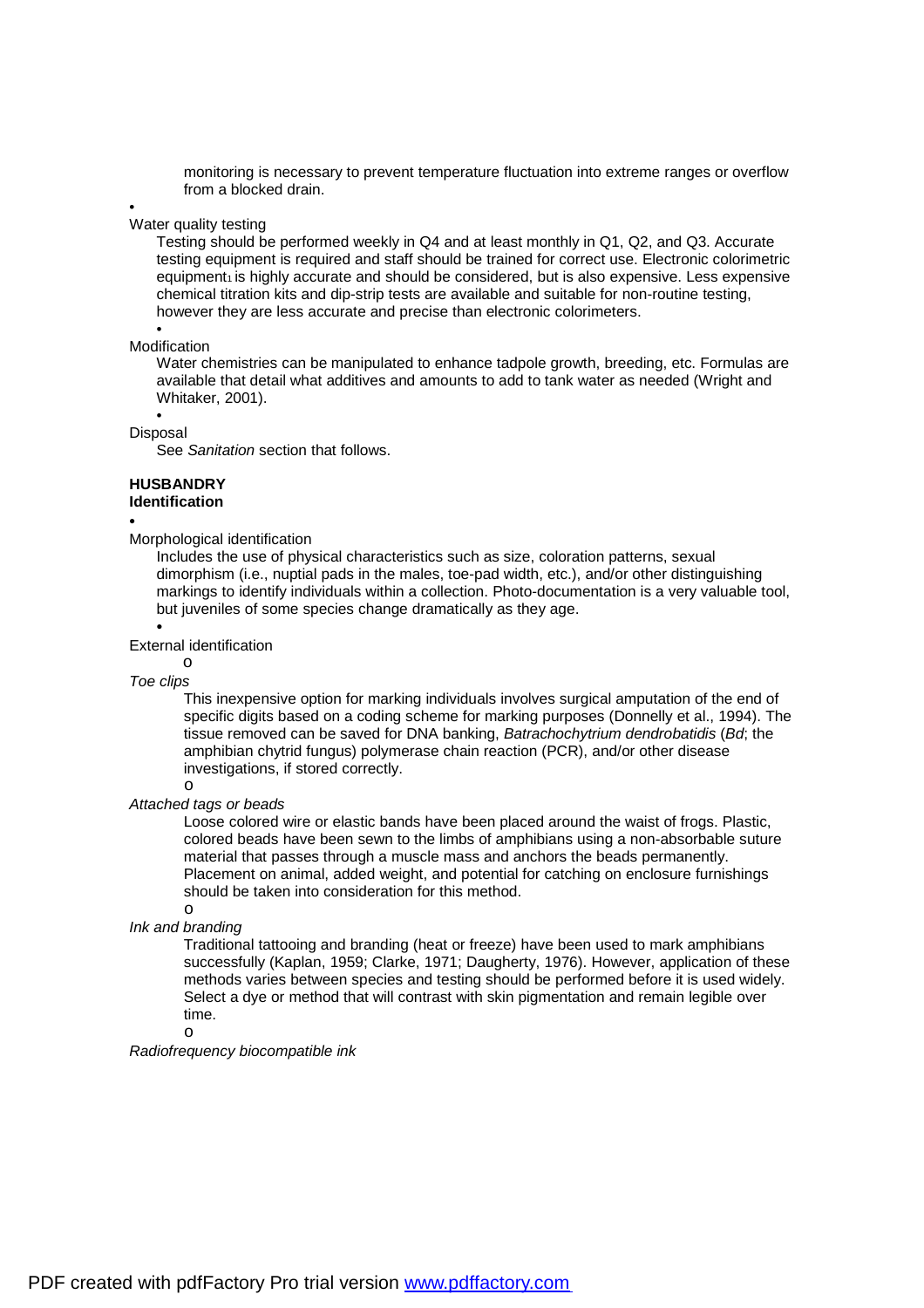This special ink tattoo emits an identification-signal specific to that animal and can be read with radiofrequency.<sub>2</sub> This is new technology and is unknown for use in amphibians.

•

Internal identification

o

*Microchip Identification Devices* (PIT tags)

Subcutaneously implanted microchips function at different frequencies and levels of encryption. Some companies' microchip readers can recognize and/or identify multiple frequencies, but most only read their own frequency. ISO frequency (134.2 kHz, 15-digit numeric identity code) is becoming the world standard, and most US distributers are starting to carry the ISO frequency chips and readers.3 Surgical glue is recommended to close the implant site.

o *Injectable elastomers* 

o

Phosphorescent elastomers are injected underneath the skin or into the muscle superficially (Visible Implant Elastomer or *VIE* Tags).4 Multiple colors are available, including invisible elastomers that utilize a black light for detection. There are similar pre-cured elastomer tags with individual alphanumeric codes printed on one side (*VI Alpha*). Implanted markers may migrate.

*Coded Wire Tags* (CWT)

An implanted short length of thin magnetized stainless steel wire is marked with rows of coded numbers that can be read under magnification.4 Implanted markers may migrate.

## **Nutrition**

- Complete, balanced diet
	- o *Prey in general*

Most amphibians will attempt to eat prey items only if they are alive and moving. Prey items need to be the correct size or they will not trigger a feeding response. When possible, offer a varied diet to provide a wider range of nutrients and better simulate a natural diet. See Chapter 1 for more information on amphibian diets.

o *Insects* – crickets, fruit flies, mealworms, wax moth larvae, springtails, roaches, fieldsweepings, etc.

- o *Other invertebrates*  worms or crayfish
- o *Fish*  small minnows, goldfish, shiners, etc.

o *Small animals* – rodents, lizards, amphibians, birds, or commercially-available sausages<sup>5</sup>

• Supplementation

Most insects will need to be dusted with a formulated vitamin supplement to ensure proper calcium to phosphorus ratio (Ca:P) in the diet and also provision of certain vitamins, such as vitamin A.

• Feeding schedule

Varies on needs of animals, but is usually daily for small insectivores and less frequently for larger amphibians (every other or third day). Obesity can be an issue, especially with large terrestrial amphibians, so frequency for offering large meals may range from weekly to monthly; offering smaller live insects between large meals will encourage exercise.

• Presentation/removal

Ideally, prey items should be fresh and moving. If prey items are not consumed within 24 hours, they should be removed to keep from fouling the environment and possible reverse-predation on the amphibian. Insects such as crickets need a food source (small

dish with cricket diet or rodent chow) within the amphibian's tank to keep them from attacking the amphibian.

## **Sanitation**

•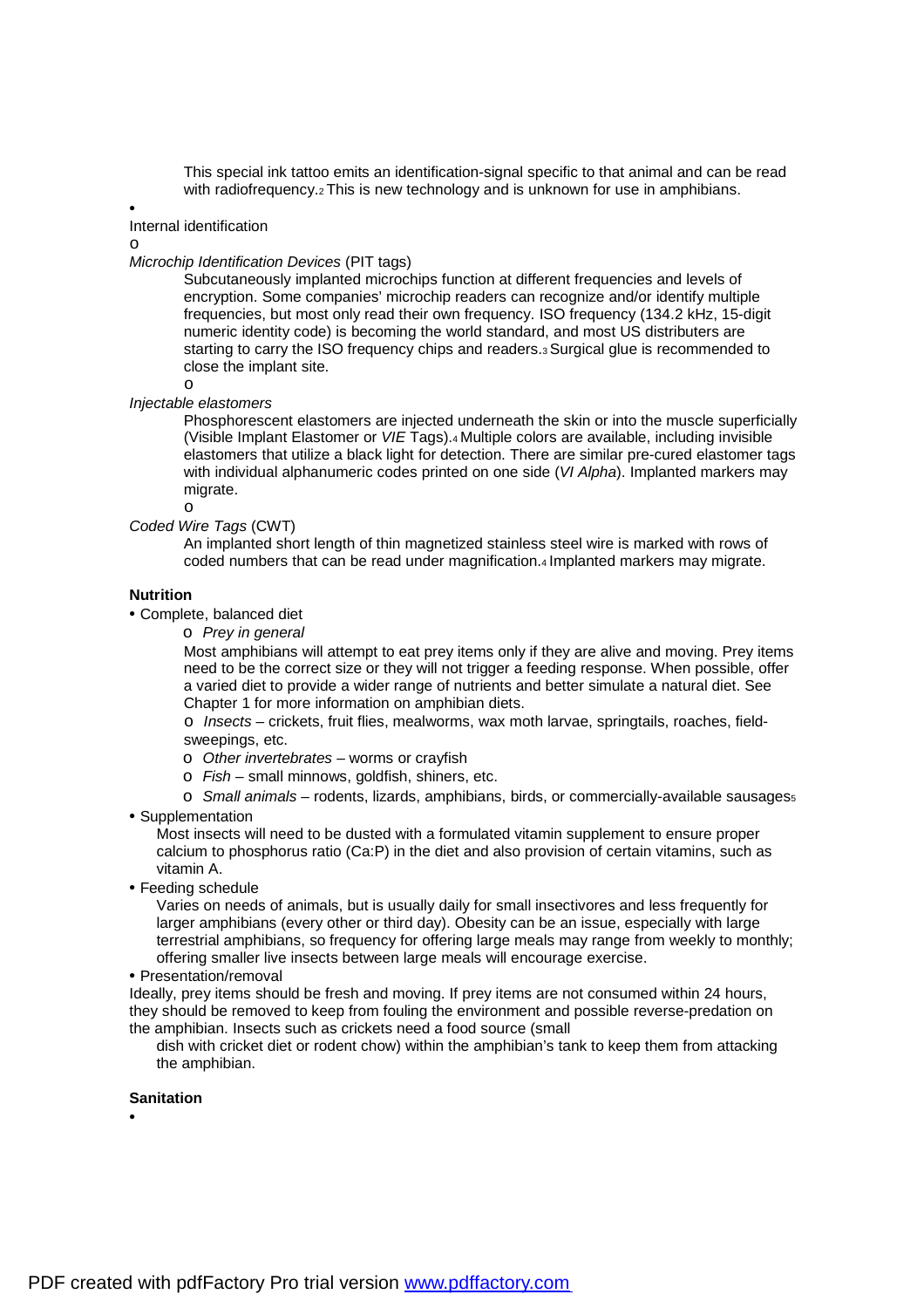Cleaning schedule: *Minimal* standard with frequencies increasing as amphibian biomass and feedings increase

o

Water change frequency is dependent on the natural history of the animal and type of system used. A continuous, low-volume flow with overflow drains is preferred over the static (*dump and fill*) method and reduces stress to the animals. If closed systems are to be used, weekly or more frequent water changes are recommended, depending on if a filtration system is employed. It is advisable to perform a water change two hours post-feeding for aquatic amphibians.

o

General cleaning of all cages should be performed at least weekly.

o

Complete cage break down and cleaning should be performed weekly in Q4 and at least biannually in Q1, Q2, and Q3.

o

Attempt to clean cages at same time of day and in the same directional order to control disease spread.

•

Clothing, gloves, and uniform standards

o

- Quarantine 1, 2, and 4 *Preferred* standard for working between species or species assemblages: Dedicated clothing and footwear should be available for each species or species assemblage and changed before working with a different group. Disposable protective clothing (e.g. Tyvek® jumpsuits) may be useful in this regard. Ideally, keepers would have appropriate amenities to shower between servicing each species or species assemblage housed in the Amphibian Quarantine Facility. Gloves should be worn while accessing amphibian enclosures, and dedicated glove use may be required per individual container, per species, or per faunal group depending on pathogen risk. o
- Quarantine 1, 2, and 4 *Minimum* standard for working between species or species assemblages: Dedicated clothing and footwear should be available for each species or species assemblage and changed before working with a different group. Disposable protective clothing (e.g. Tyvek® jumpsuits) may be useful in this regard. Gloves should be worn while accessing amphibian enclosures, and dedicated glove use may be required per individual container, per species, or per faunal group depending on pathogen risk.

• Tools

> Ideally, each species or species assemblage will have its own set of tools (nets; forceps; suction tubing; scrub brushes and sponges; etc.) that will not move between cages/rooms. If tools will be used in multiple cages within a room, it is advisable that the tools be soaked in a disinfecting solution for at least 15 minutes. Tools may need to be soaked in specific or multiple disinfectants prior to use depending upon the pathogens to be eliminated (See Chapter 2 for recommendations). After each disinfectant, all tools need to be thoroughly rinsed with fresh water.

•

Substrate change frequency

For substrates that cannot be disinfected (i.e., organic matter and paper towels), complete replacement should be performed daily or weekly in Q4 and at least biannually in Q1, Q2, and  $Q3$ .

•

## Wastewater disposal

Facility wastewater should be treated to minimize the risk of exporting foreign pathogens out of the facility and introducing them into the surrounding area (Brown et al., 2007). Heat sterilized to 160 F (71 C) for 15-20 minutes under pressure is the *preferred* method and will kill both *Bd*  zoosporangia and ranavirus (Johnson et al., 2003; Langdon, 1989). At minimum, chlorine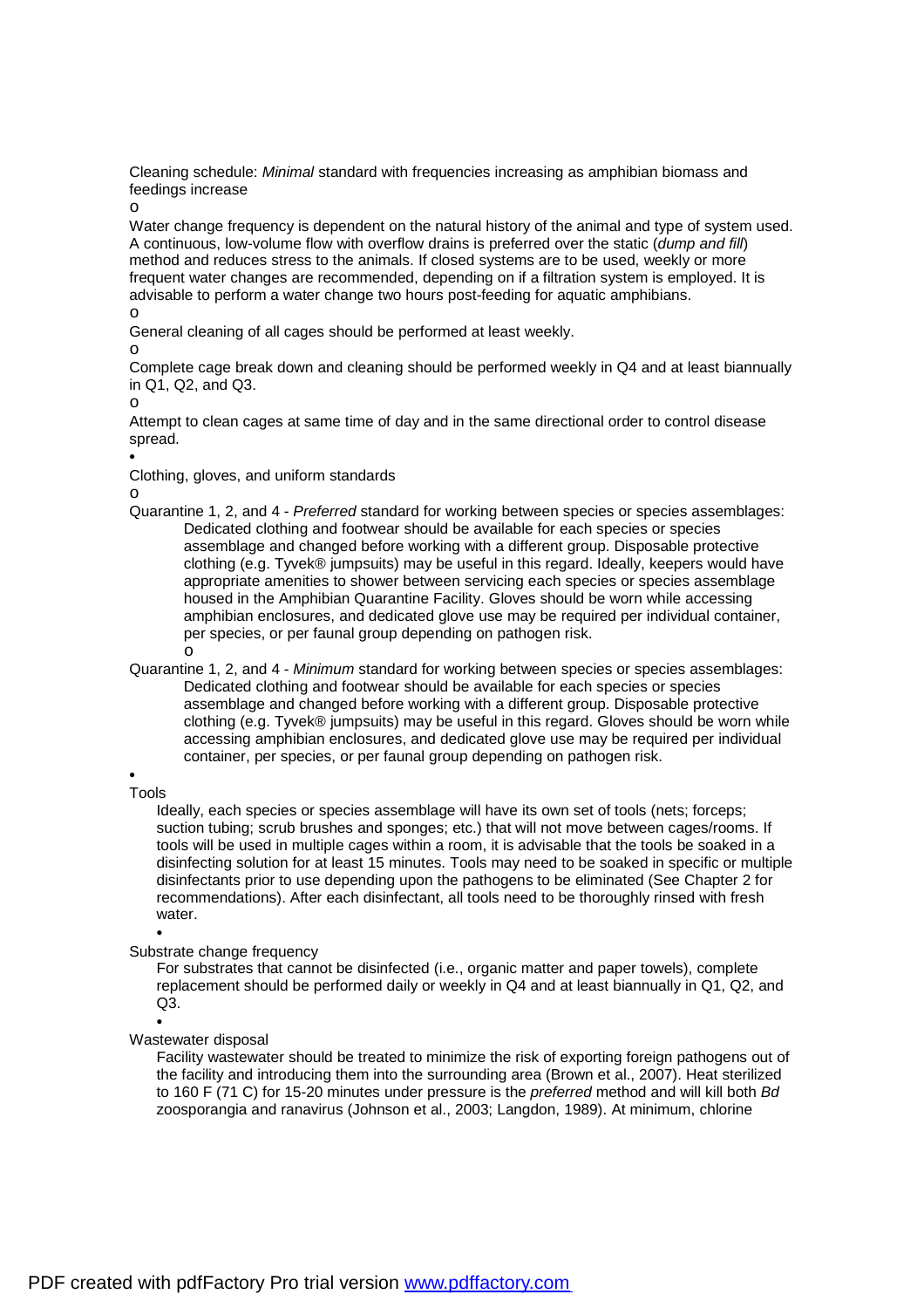### treatment of wastewater with standard household bleach (recommended dilutions and minimum contact time still to be determined) added to the

*Amphibian Husbandry Resource Guide, Edition 1.0 A publication of AZA's Amphibian Taxon Advisory Group, 2008*  68Chapter 3: Amphibian Quarantine Guidelines

wastewater should take place in an amphibian-safe manner (e.g., ventilation of chemical fumes and disposal into the sewer system rather than a local watershed). The treatment of wastewater may be incorporated into a keepers' daily schedule such that the wastewater is collected, treated, and kept overnight before discharged.

#### • Solid waste disposal

Disposal of solid waste from Q1, Q2, and Q4 (and Q3 in the case of a known pathogen outbreak), including all substrate, props, gloves, etc., should be decontaminated by way of incineration or heating to a minimum of 160 F (71 C) for 20 minutes prior to being discarded. Disposal by a medical waste hauler is an alternative.

#### • Carcass disposal

For carcass disposal, institutions should follow appropriate necropsy procedures. Accepted final tissue disposal options include: incineration, alkaline tissue digestion, formalin or alcohol fixation, or disposal by a certified medical waste hauler.

#### • Vermin control

Vermin in a facility can act as transport hosts for viral, bacterial, and parasitic agents. The use of mechanical trapping methods is preferred over chemical agents as many of the chemical agents (whether sprayed or stored as bait) can adversely affect amphibian health through direct toxic effects or by functioning as endocrine disruptors.

#### • **Disinfectants**

There are no ideal disinfectants that combine wide efficacy against a variety of pathogens; low toxicity; ease of use and disposal; and low cost. A disinfectant should be carefully chosen based on all relevant factors. Reading the product label is highly recommended to use and dispose of the disinfectant compound(s) correctly. Equipment, cages, and surfaces should be cleaned of debris and rinsed prior to the application of any disinfectant. Prior manual removal of debris greatly enhances the efficacy of the applied disinfectant. The following disinfection methods and duration of exposure have been recommended for amphibian settings:

4% sodium hypochlorite (household bleach) for 15 minutes

70% ethanol or 1 mg/ml benzalkonium chloride for 1 minute

#### Desiccation or exposure to 140 F (60 C) heat for 30 minutes

Rinse all equipment, cages, and surfaces with fresh water after applying a disinfectant (see Chapter 2 for more information on hygiene and disinfection recommendations).

### DURATION

•

•

#### Quarantine 1, 2, and 4 - Preferred standard for duration of quarantine

All animals enter into a facility at the same time and leave at the same time (all in - all out). Sixty days are usually needed to detect and treat fully for pathogens, prior to release from a quarantine area. The duration might be extended depending on clinical findings. Animals will not be released from quarantine if mortalities occur from unidentified, unknown causes. If possible and practical, treatment on surviving animals should be initiated. No animals should be released from quarantine until all mortalities have stopped; disease issues are completely eliminated; and the remainder of animals are feeding, defecating, and appear healthy.

#### Quarantine 1, 2, and 4 - Minimum standard for duration of quarantine

All animals enter into a facility at the same time and leave at the same time (all in - all out). Thirty days is the minimum quarantine period. The duration might be extended depending on clinical findings. Animals will not be released from quarantine if mortalities occur without a cause of death being identified. If possible and practical, treatment should be initiated on surviving animals. No animals should be released from quarantine until all mortalities have stopped; disease issues have been completely addressed or eliminated; and the remainder of animals are feeding, defecating, and appear healthy.

Amphibian Husbandry Resource Guide, Edition 1.0 A publication of AZA's Amphibian Taxon Advisory Group, 2008 69Chapter 3: Amphibian Quarantine Guidelines MEDICAL CARE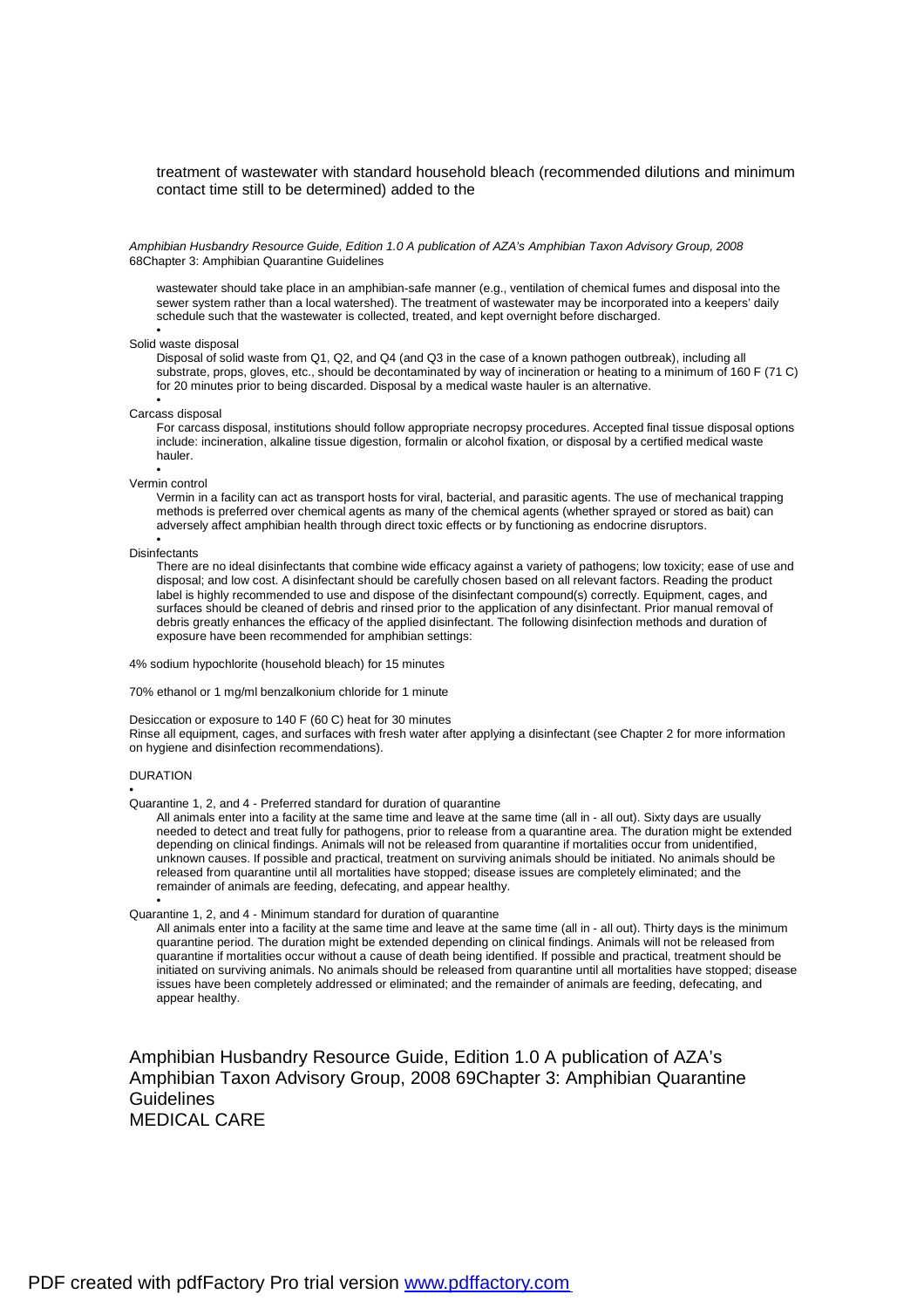Records

Daily observations on all animals should be documented. Monitor body weights weekly while animals are in Q4 and monthly for Q1, Q2, and Q3. **Parasites** 

• Fecals should be tested for parasites weekly while animals are in Q4 and biannually for Q1, Q2, and Q3, if not scheduled for any impending release (i.e., a holding facility). Animals destined for immediate release require two fecal surveys performed in the 30 days prior to release.

•

Although many amphibians carry a commensal load of enteric flagellates that do not usually require treatment, the decision to treat will be dependent upon parasite, load level, anti-parasitic agents, species temperament, and ultimate disposition plan. Trying to remove all enteric and systemic parasites via chemotherapeutics can stress the animals, change their enteric biota, and result in the animal's death. A veterinarian and amphibian manager should make a cost/benefit analysis prior to parasite treatments.

•

Available medications include fenbendazole, ivermectin, and levamisole. Dosages and route can vary depending on parasite and host species (Wright and Whitaker, 2001).

Medical diagnostics

•

Physical examinations by a veterinarian familiar with amphibians o

Visual exam and palpation performed at least once in Q4 and Q1.

o

Morphometrics: Record weight and identifying markings.

o

Clinical: Document behavior and physical abnormalities

•

Batrachochytrium dendrobatidis (Bd; the amphibian chytrid fungus) screening via DNA probe

o

Perform prior to any treatments at least once in Q4 and Q1.

o

Suggested lab, cost, and collection method:

Pisces Molecular LLC, 2200 Central Avenue, Suite F, Boulder, CO 80301- 2841,

303-546-9400; 22 USD/sample; Submit skin surface swab or scrape placed into 70% alcohol (contact Pisces for details).

•

Ranavirus screening via DNA probe

o

Perform at least once in Q4 and Q1.

o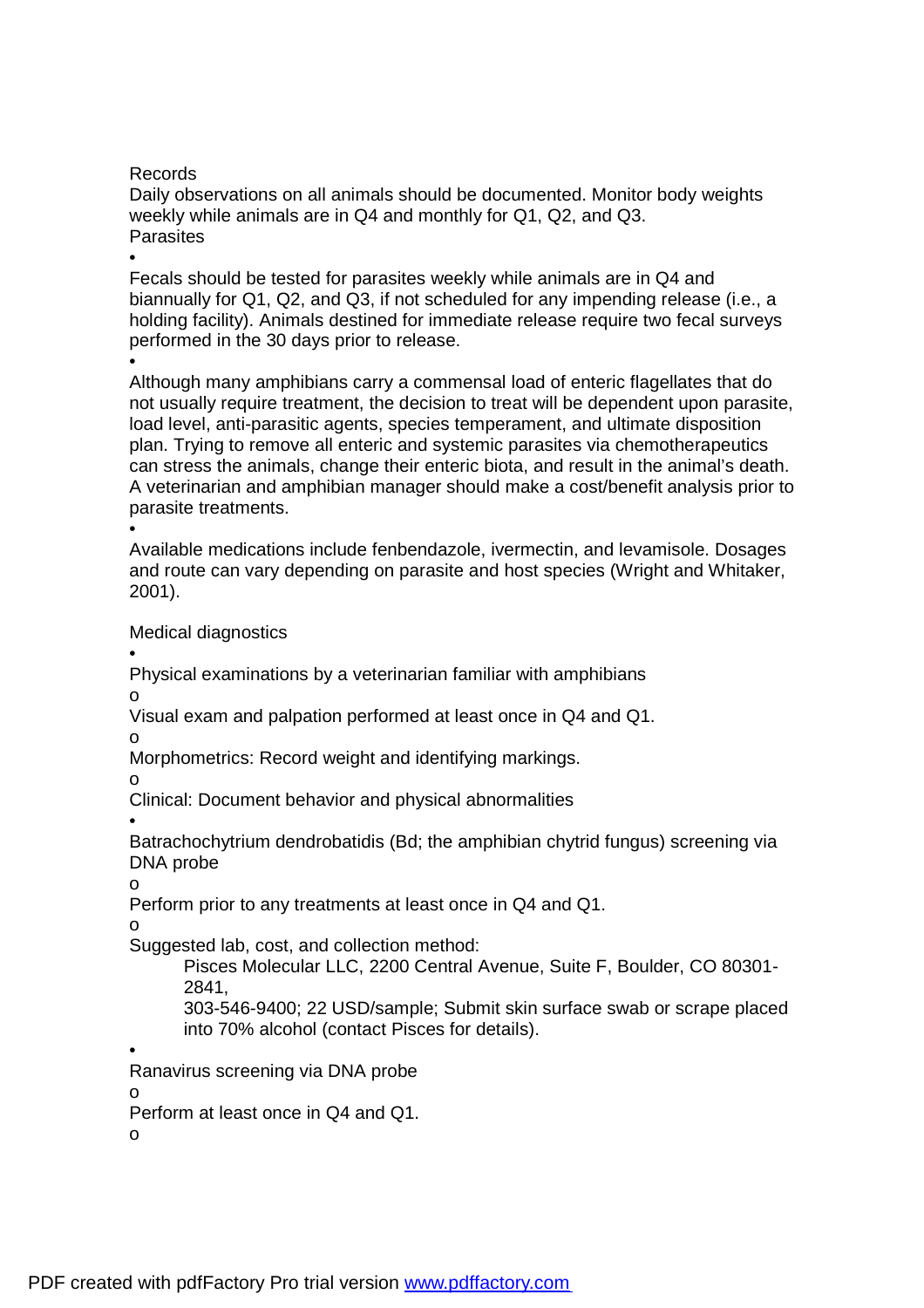Suggested lab, cost, and collection method:

University of Florida, contact April Childress, 2015 SW 16th Ave, Building 1017 Room V2-238, Gainesville, FL 32608, Phone 352-392-4700 x 5775; 60 USD/sample; Submit swab or tissue (suggested sample for living animal is cloacal swab).

•

Hematology/biochemistry

Dependent upon the specimen's size, it is safe to collect up to 1% of body weight from a healthy animal. Consider not collecting blood from specimens weighing below 50 g due to safety concerns. Correct use of tricaine methanesulfonate (MS-222) can make blood collection easier with reduced stress and adverse problems. Only a veterinarian or trained individual should perform anesthesia, as mortalities can occur.

o

Perform at least one full blood panel in Q4 and Q1 animals.

o

Suggested lab and cost

Employ any veterinary diagnostic laboratory that runs reptile samples. A hematology and biochemistry panel will cost approximately 30 USD at most national laboratories for an amphibian. Few normal panel values currently exist for most amphibian species in the International Species Inventory System (ISIS) database, making interpretation of results somewhat difficult. Based on diagnostic needs, the laboratory may have to design a complete hematology and biochemistry panel, but if limited by cost they apply those existing for reptile species. As more amphibian-specific panels are

Amphibian Husbandry Resource Guide, Edition 1.0 A publication of AZA's Amphibian Taxon Advisory Group, 2008 70Chapter 3: Amphibian Quarantine **Guidelines** 

designed and submitted to the ISIS database, the diagnostic value of any result increases for the population, improving amphibian healthcare overall.

•

**Necropsy** 

All animals receive gross necropsies upon death with a report generated for the medical record. Necropsies should be performed by a veterinarian or trained individual to maximize diagnostic information. Bodies should be immediately refrigerated if there is any delay to the necropsy being performed. Do not freeze the carcass prior to necropsy. If a significant delay will occur prior to necropsy by a veterinarian or trained individual, make an incision into the coelomic cavity and immerse entire carcass in 10% buffered formalin. Animals that are autolyzed and/or desiccated are of little diagnostic value as tissues degrade quickly. Submit recent history and water quality along with the body. o

Sample collection for histopathology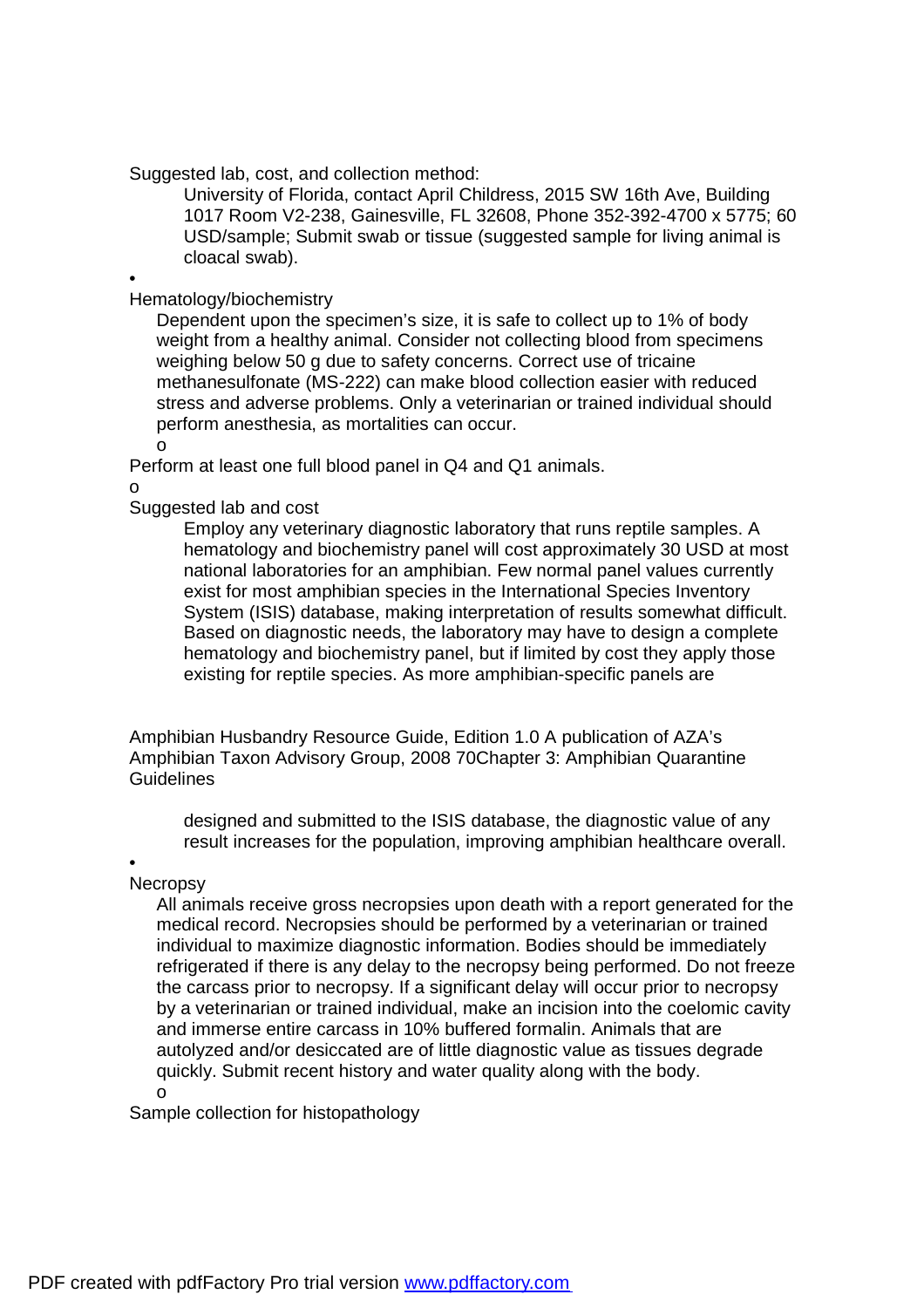Samples from a fresh animal are ideal. Samples should be placed into 10% buffered formalin. Small animals (less than 10-20 g) can be placed intact into formalin if a small incision is made into the coelom to allow formalin to permeate the body cavity. Larger animals should have tissues collected by a veterinarian or trained individual. It is suggested that portions of the liver be routinely frozen and saved from all necropsies.

If multiple animals die from a disease outbreak at the same time, freeze half of the specimens at –70 F (-57 C) for future ancillary diagnostic tests, and perform necropsies and histopathology on the remaining deceased animals. Tissues will then be forwarded onto a pathologist familiar with amphibian diseases. The pathologist will generate a report for the medical record that is then used to make management decisions.

o

Sample collection for additional diagnostics

Collect skin sample for Bd testing (see Bd screening via DNA probe above).

Collect cloacal swab or liver sample for ranavirus testing (see Ranavirus screening via DNA probe above).

If organized by veterinarian, additional samples can be submitted for electron microscopy (in glutaraldehyde fixative) or viral culture (special media required). o

Carcass disposal

For carcass disposal, institutions should follow appropriate necropsy procedures. Accepted tissue disposal options include formalin or alcohol fixation; incineration; alkaline tissue digestion; or disposal by certified medical waste hauler.

**Treatments** 

o

•

Bd prophylaxis and treatment

Prophylactic treatment is suggested primarily for amphibians that are coming from a known Bd positive collection or field site, or if animals positive for Bd are identified through testing. Specimens destined for release from Q1 or Q2 require a minimum 5-day course of Bd treatment (listed below) to be completed immediately prior to release. Animals that test positive for Bd (and their cage-mates) should be treated and retested one week post-treatment. Multiple treatment cycles may be required to completely eliminate Bd infection.

Treatment: The author recommends itraconazole diluted to 0.01% concentration (in 0.6% saline) bath for 15 to 60 minutes daily for 5 days as a prophylactic regimen for animals destined for release. For treating those animals that are known positives or exposed to known positives, a 0.01% itraconazole bath for 5 minutes daily for 11 days is recommended (Nichols and Lamirande, 2000). For treatment,

o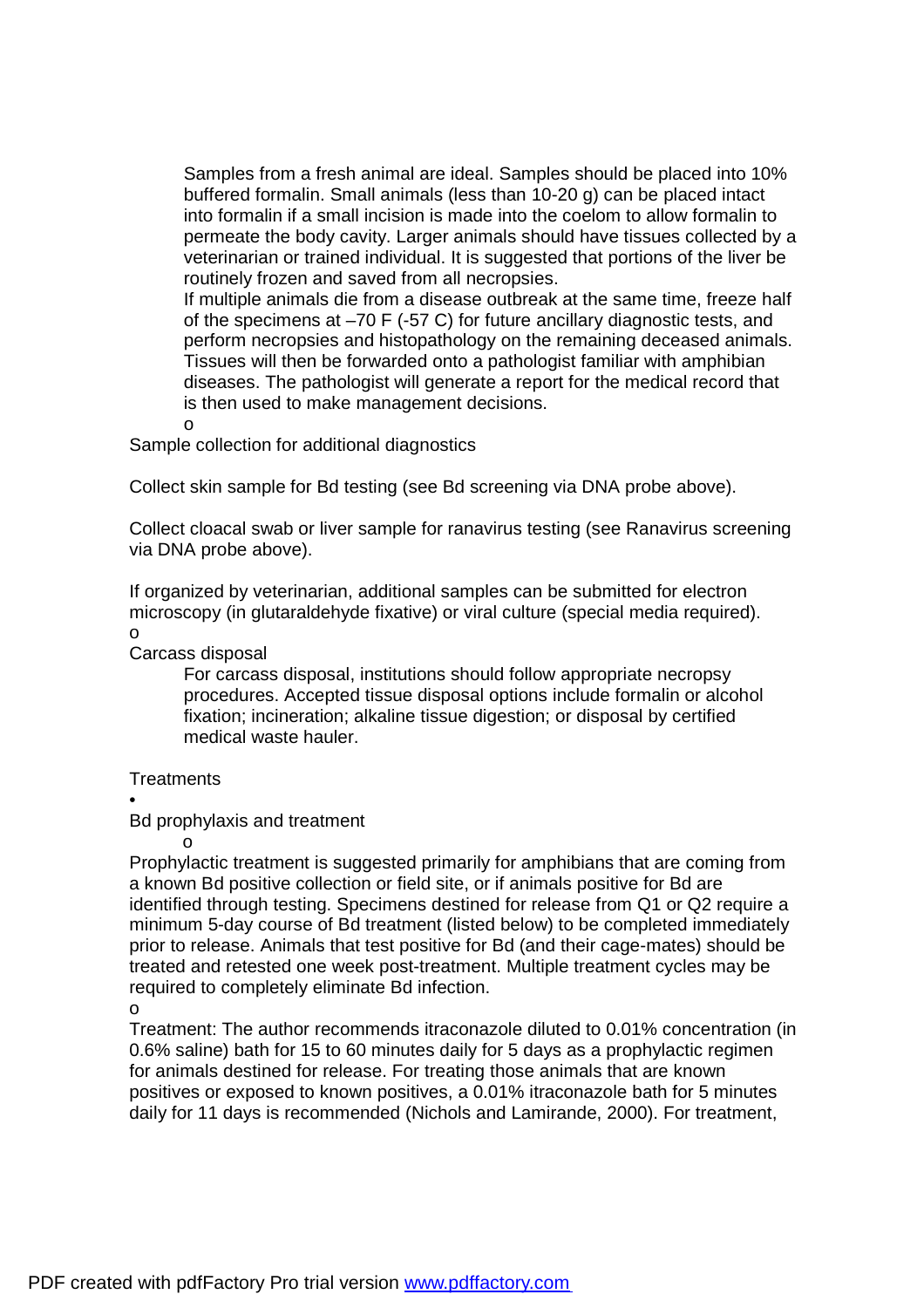animals are placed into a plastic container and allowed to soak with their digits and ventral surface of their abdomen covered with the solution.

Amphibian Husbandry Resource Guide, Edition 1.0 A publication of AZA's Amphibian Taxon Advisory Group, 2008 71Chapter 3: Amphibian Quarantine Guidelines Amphibian Husbandry Resource Guide, Edition 1.0 A publication of AZA's Amphibian Taxon Advisory Group, 2008 72

## •

# Bacterial therapeutics

Administer antibiotic with Gram negative (-) bactericidal activity prior to periods of stress. Dosages and routes can vary based on species (Wright and Whitaker, 2001)

Other pathogens or diseases.

Consult with staff veterinarian for treatment.

# RELEASE SITE ACTIVITY

•

# Assessment

•

Have a veterinarian or skilled person perform a final visual observation of all specimens prior to release and retain any animals with abnormal appearance or behavior.

**Adjustment** 

•

Whether aquatic or terrestrial, animals should have their water and/or cage environments slowly adjusted to the parameters they will be entering upon release. Allow for proper shading and predation protection during the adiustment time post-release.

## **REFERENCES**

Amphibian Research Centre. 2007. Amphibian Research Centre Web tour, ARC Containers: On the Inside.<http://frogs.org/au/arc/container.php>.

Browne, R.K., R.A. Odum, T. Herman, and K. Zippel. 2007. Facility design and associated services for the study of amphibians. ILAR Journal 48(3):188-202. Clarke, D.R., Jr. 1971. Branding as a marking technique for amphibians and reptiles. Copeia 1971:148-151.

Daugherty, C.H. 1976. Freeze branding as a technique for marking anurans. Copeia 1976:836-838.

Donnelly, M.A., C. Guyer, J.E. Juterbock and R.A. Alford. 1994. Techniques for marking amphibians. In W.R. Heyer, M.A. Donnelly, R.W. McDiarmid, L.C. Hayek, and M.S. Foster (eds.): Measuring and Monitoring Biological Diversity, Standard Methods for Amphibians. Smithsonian Institutions Press, Washington, D.C. Pp 279-282.

Johnson, M., L. Berger, L. Philips, and R. Speare. 2003. Fungicidal effects of chemical disinfectants, UV light, desiccation and heat on the amphibian chytrid, Batrachochytrium dendrobatidis. Diseases of Aquatic Organisms 57:255-260.